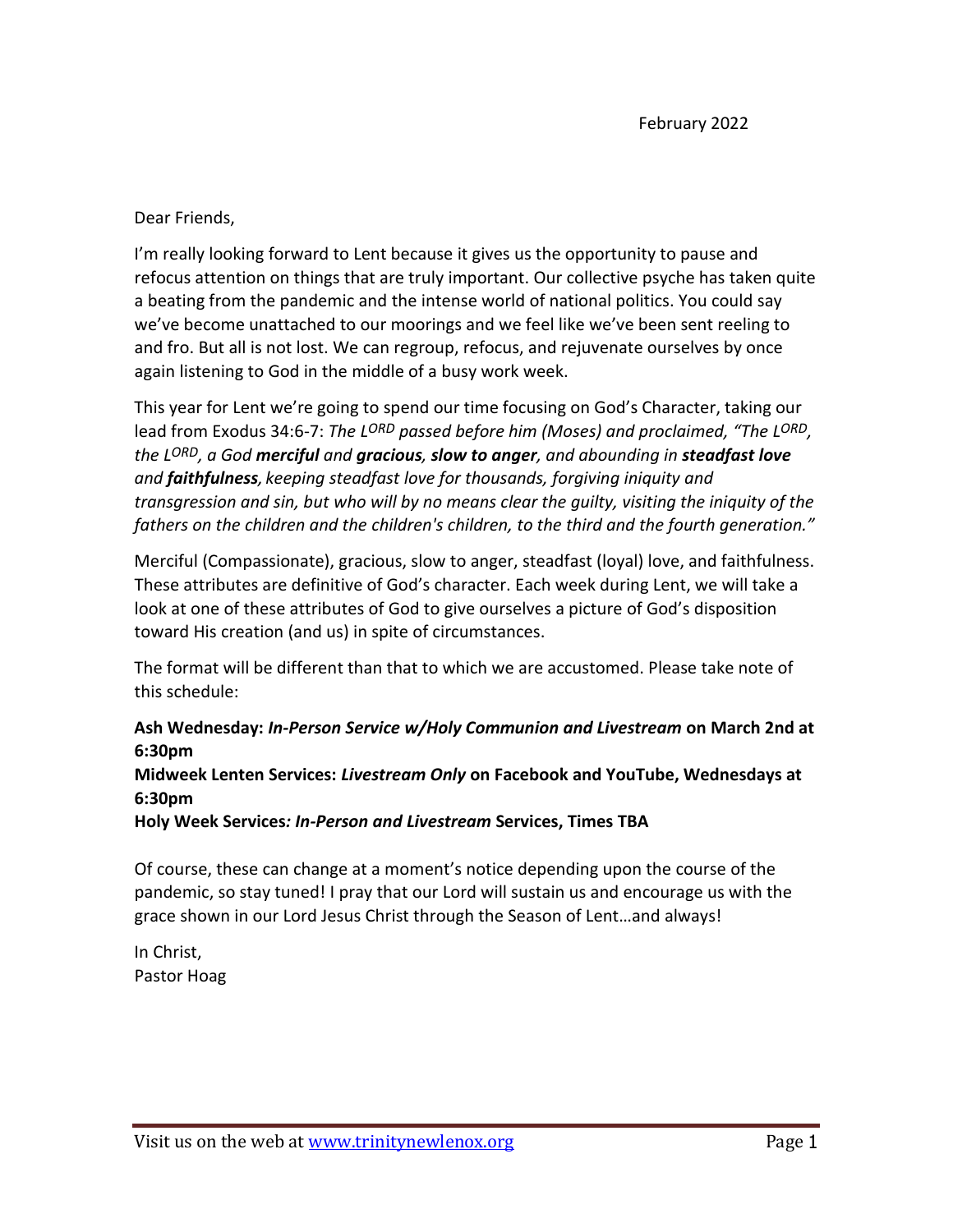



### **FEBRUARY 2022 NEWSLETTER**

## **An update from Church Council President, Gary Purnell:**

Hello Fellow Trinity Members:

My name is Gary Purnell. I am the new 2022/2023 Church Council President. I am writing to introduce myself even though many of you already know me. My family and I have been Trinity members since 1978. My wife's name is Kay, and toHello Fellow Trinity Membergether we have four grown children. One of my daughters, Angelle Minette, and her husband, Jim, and their four daughters live in Minooka but go to Trinity. Angelle serves as one of our Sunday School teachers. My other daughter, Emily Perkins, and her family live here in New Lenox and also go to Trinity. Emily and her husband, Michael, have two little girls, one of which goes to our Preschool here at Trinity. My wife and I also have two sons, Stephen and Shawn, who grew up going to Trinity but now live with their families in the Atlanta, GA area.

I am originally from Wisconsin but moved to Illinois with my family in 1978 after serving 5 years in the U.S. Marine Corps. After leaving the Marine Corps, I worked in the manufacturing business most of my career, retiring in 2016. Since then, my wife and I have enjoyed traveling, golfing, and spending time with our nine grandchildren.

Kay and I have been involved in various church activities since joining Trinity 44 years ago. I was the treasurer for the Church Council for several years. My wife and I were members and held offices for our Couples Club back in the 70s and 80s. Kay and I also were Directors of the Youth Group when our children were in their teens. Kay presently is the Flower Lady for Chancel Guild, and I also serve as the Treasurer of the Preschool.

I am looking forward to serving you as the President of our Council. It is a privilege to serve with such a dedicated group of people. I would like to take this opportunity to thank Pastor Hoag, current and outgoing members of the Council, and all of the volunteers who have worked diligently to keep us going through the Pandemic. A special thank you to the members of our congregation who, with their generous support, allow us to continue our mission.

#### Gary Purnell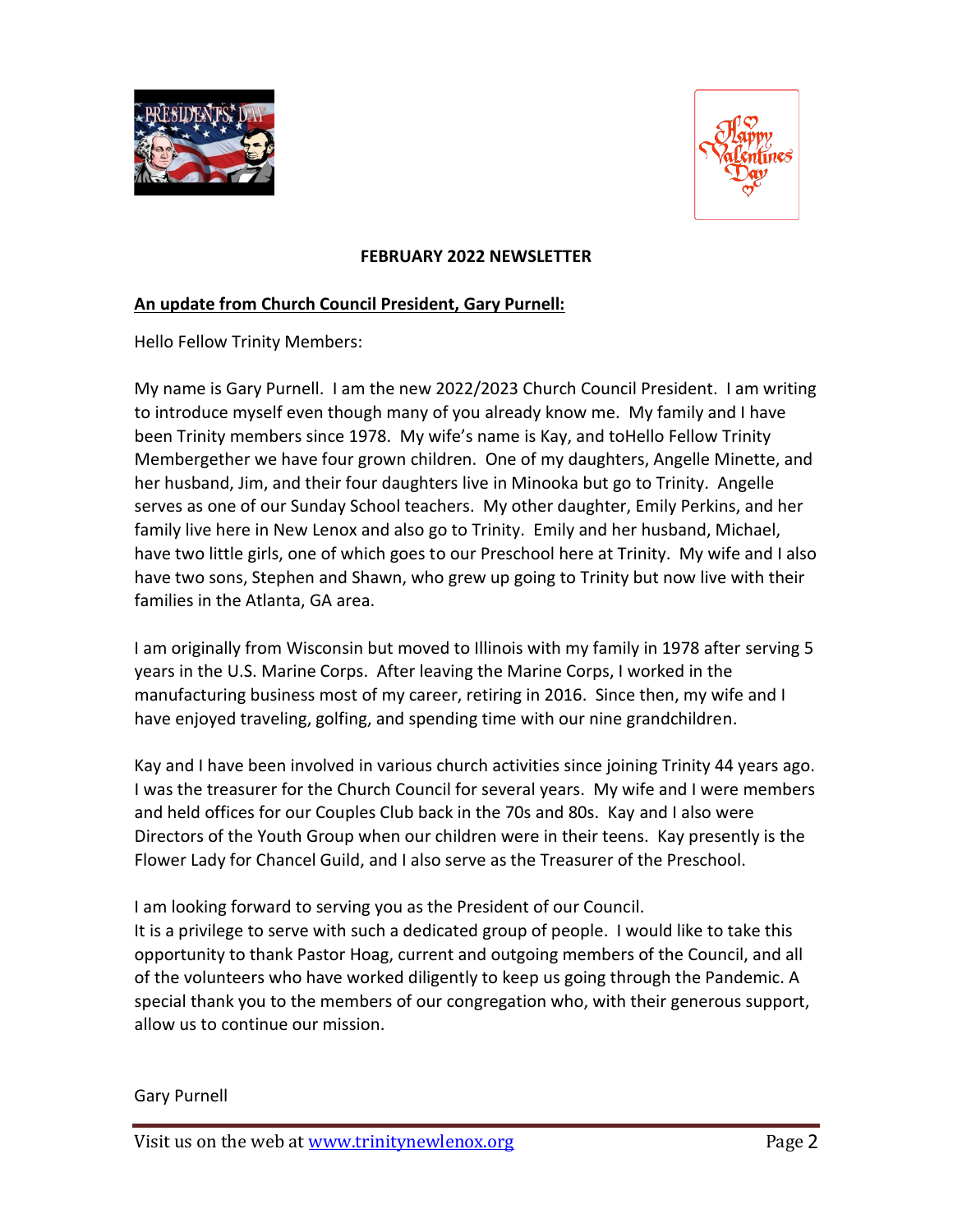ANNUAL MEETING: Will be held on February 6<sup>th</sup> following the 10:30 am in person service.

# **Contribution statements for income tax purposes are available for members**

**using the offering envelopes. If you have not received a statement in previous years and would like to request one, please contact the church secretary or Tammy Doerrer. If you received a statement in the past you are on the list to automatically receive one each year.** 



**LENT BEGINS March 2, 2022**

**Ash Wednesday:** *In-Person Service w/Holy Communion and Livestream* **on March 2nd at 6:30pm**

**Midweek Lenten Services: In Person &** *Livestream* **on Facebook and YouTube, TBA. Holy Week Services***: In-Person and Livestream* **Services, Times TBA**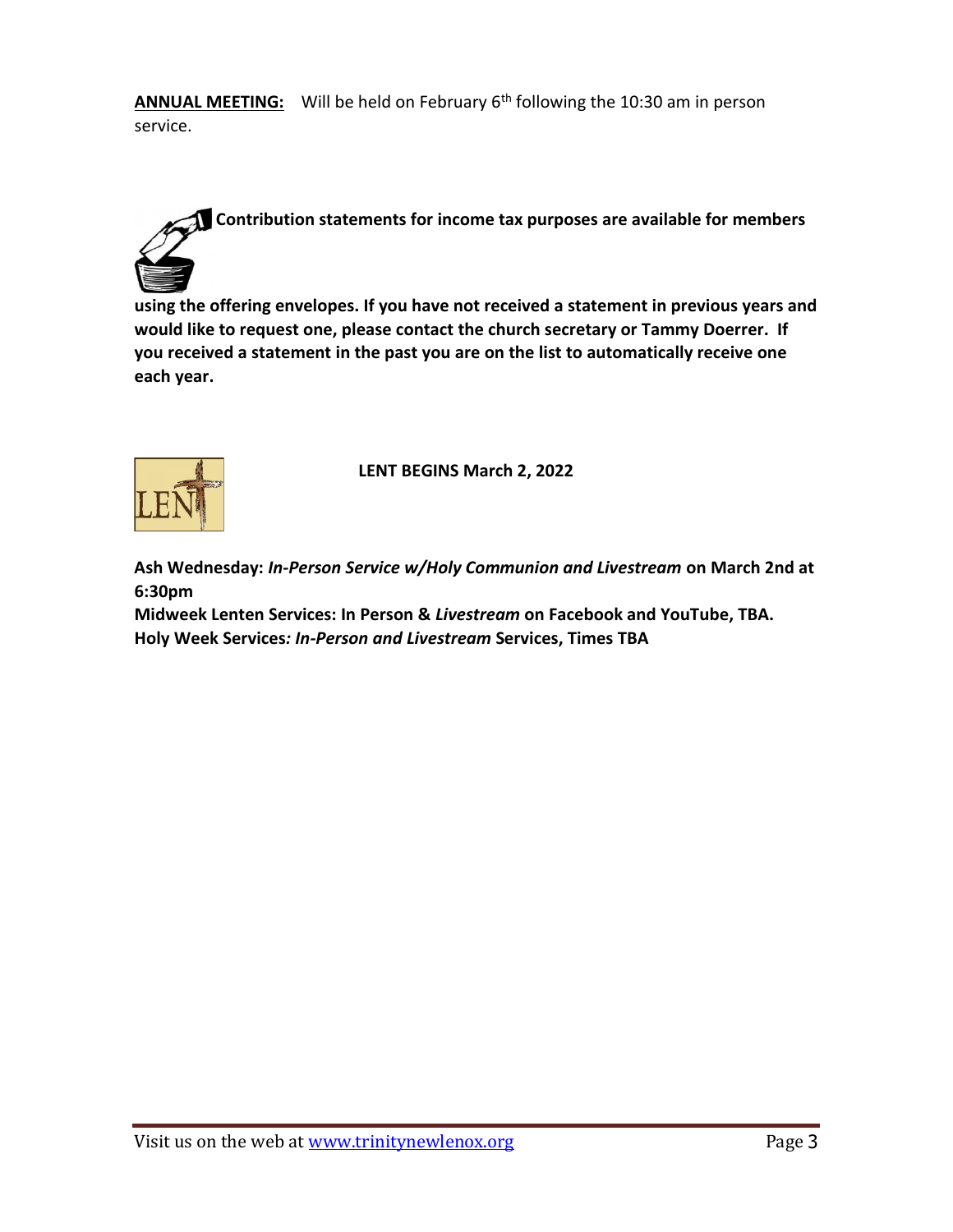# **LENT 2022**

Our Lenten Focus will be *Thank, Praise, Serve, and Obey: Recover the Joys of Piety* by William Weedon.

#### **Piety has fallen on hard times.**

Some associate it with its evil twin, pietism, and reject piety based on the incorrect assumption that the two are one and the same. Pietism is inwardly focused, obsessed with carefully following spiritual to-do lists and rules. Piety, rather, fights against that inward focus, turning our attention out toward God and His promises and toward our neighbor in love and care. Piety is simply the cultivation of godly habits—habits that befit the household of God, the family of our heavenly Father.

In *Thank, Praise, Serve, and Obey: Recover the Joys of Piety*, Martin Luther's small catechism and the Book of Concord serve as our trusty roadmaps as we explore how to properly hear in the Scriptures our heavenly Father summoning us to the joy and freedom of living and growing as His beloved children through Jesus Christ.



To get the most out of this Lenten Focus, do these things:

1. Purchase the book in any format you wish (available through Concordia Publishing or Amazon)

2. Read one chapter a week

3. Attend, or watch, the Midweek Lenten Services on Wednesday evenings at 6:30, beginning March 2

4. Download the *PrayNow* app by Concordia Publishing House from your App Store (Optional)

5. Do the daily devotions on the *PrayNow* app (if you downloaded the app)

6. Read Pastor's weekly blog at [http://pastordoughoag.blogspot.com](http://pastordoughoag.blogspot.com/) (Optional) Use this opportunity during the 40 days of Lent to learn and grow! Please contact Pastor Hoag if you have any questions.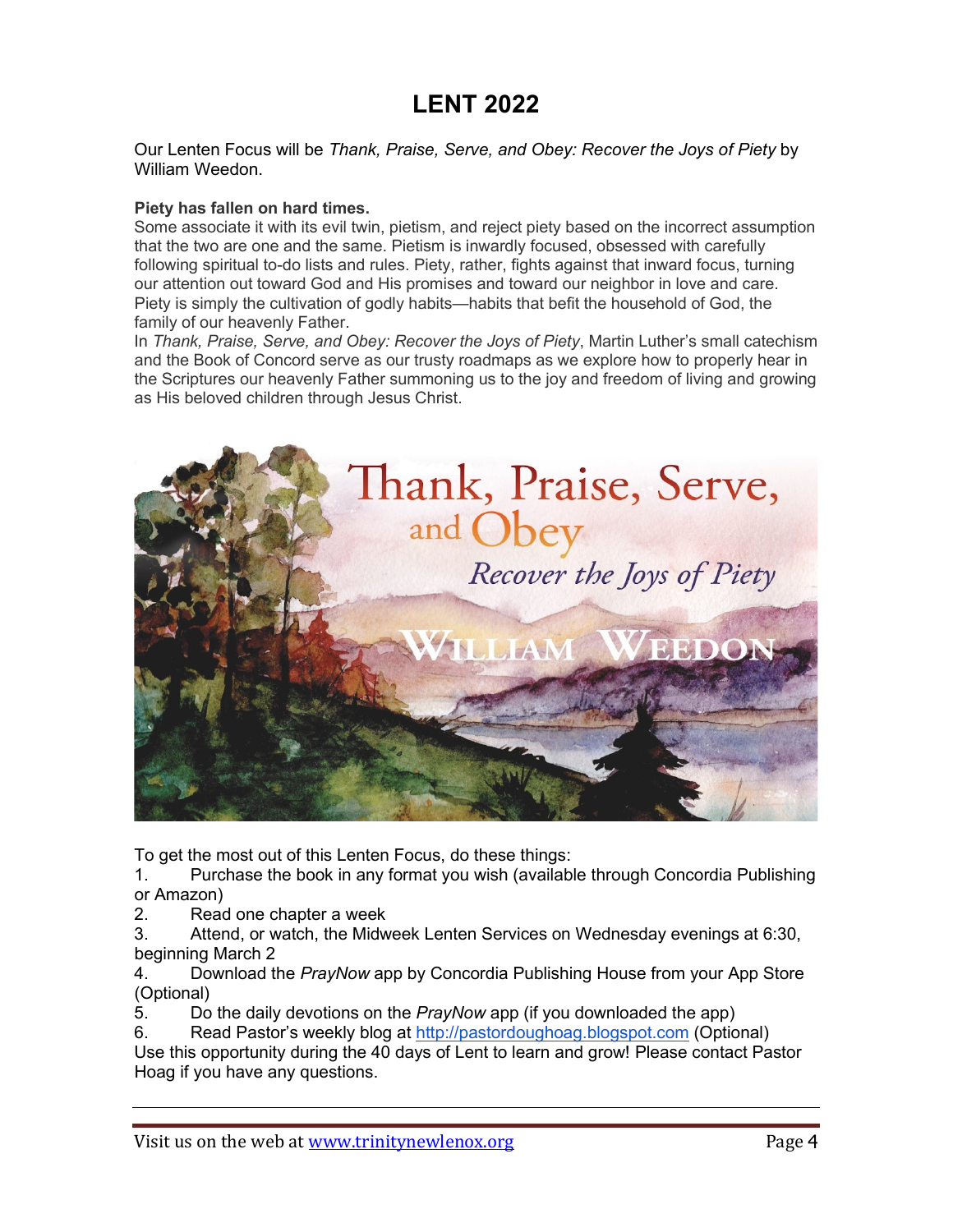

# **Trinity Pre-School – Registration for Fall Pre-School is now open. Please tell your**

**friends and neighbors.** There is a non-refundable registration fee of \$65.00 per student. School year beginning September 2022 the tuition per month will be \$120 for two-day students and \$150 for three-day students. Children must be 3 by September 1, 2022. For further information, please call Trinity Lutheran Church at 815.485.6973.



**Chancel Guild News!** Attention ladies of Trinity. We will have meetings this year on the first Saturday of the months of March, April, May, September, November & December. Our one evening meeting will be the night before our Salad Luncheon. Saturday meeting times will be at 9:00 am. We are hoping that this change will encourage more of our ladies to consider joining our Chancel Guild. For more information please speak to any of our members.

Please remember that we will *not* meet this month but if you have any questions, please contact Denise Buchanan or Wendy Kaun.

# **Chancel Schedule for February:**

February 6 – Doris Bay / Jennifer Mudrock February 13 - Jennifer Mudrock / Debbie Crawford February 20 - Debbie Crawford / Wendy Kaun February 27 – Wendy Kaun / Rita Larson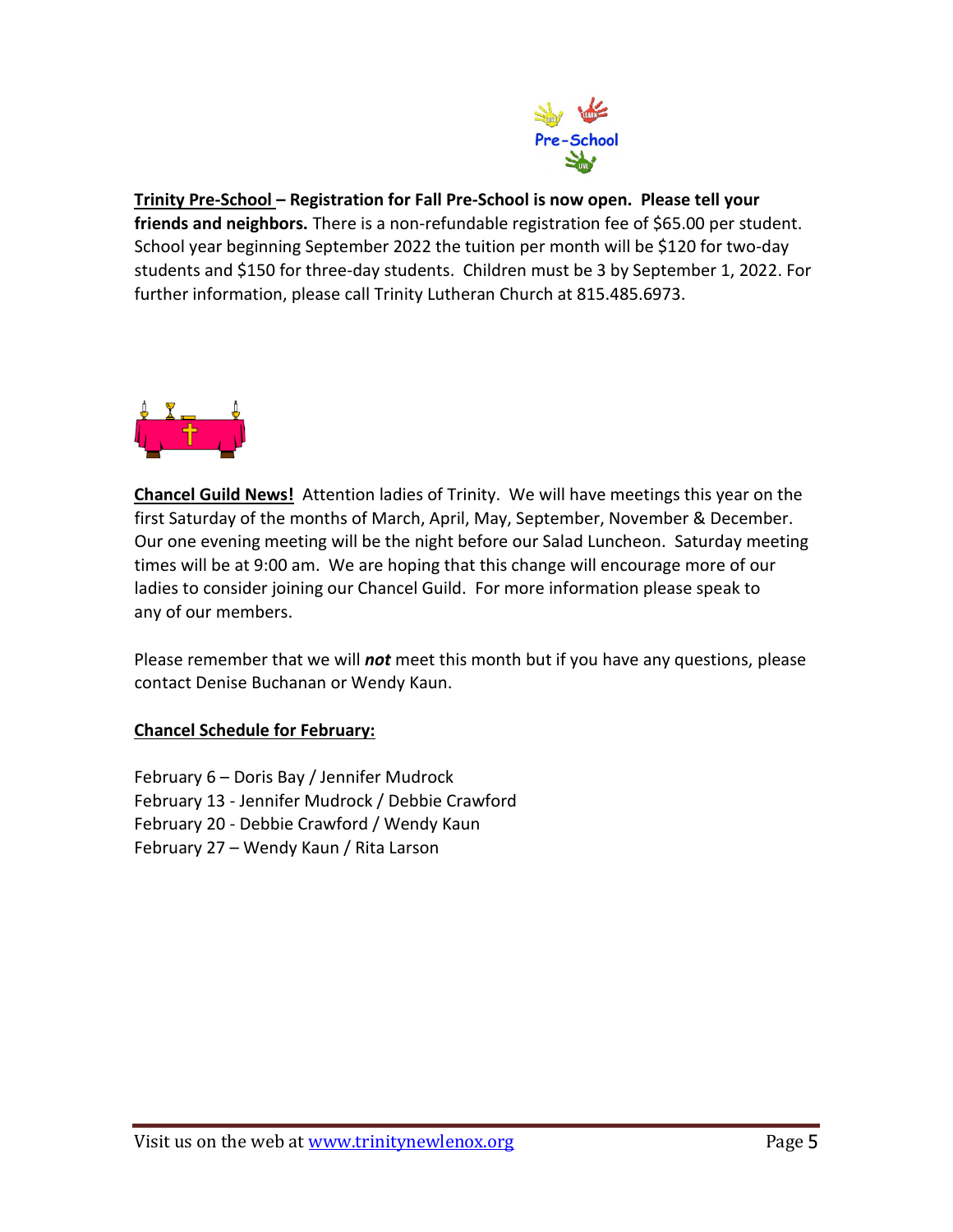

**Sunday School News:** On Saturday, February 12th, Sunday School will be hosting a Valentine Day Party in the church gym from 2-4 pm. This party is for all Sunday School Families and all of Trinity's Family. Come join us for a great afternoon!!



**Scrip Fundraiser** - **This is a gift card fundraiser** - they are the same gift cards you can purchase from retailers, including over 300 brand-name grocery, department stores, restaurants, gas stations, hotels, home improvement, etc. **We order the gift cards at a discount, and you pay face value for the gift cards. (For example, you pay \$25 for a \$25 Speedway gift card - the youth group obtains the card at a discount and keeps the difference.)** You can purchase gift cards by filling out an order form (located by the youth bulletin board) or by placing your order online at [shopwithscrip.com.](http://shopwithscrip.com/) If interested in placing orders online, you will need an enrollment code. Ask Angie Minett for the code or stop by the church office. Direct any questions you may have to Angie Minett at [minett411@yahoo.com](mailto:minett411@yahoo.com) or 815-228-4902.

*The next deadline for turning in orders along with payment is Sunday, February 6 th at noon. The cards will be ready for pick-up at church the following weekend (February13 th ).*

> Thank you to everyone who has been supporting our efforts! Your generosity is greatly appreciated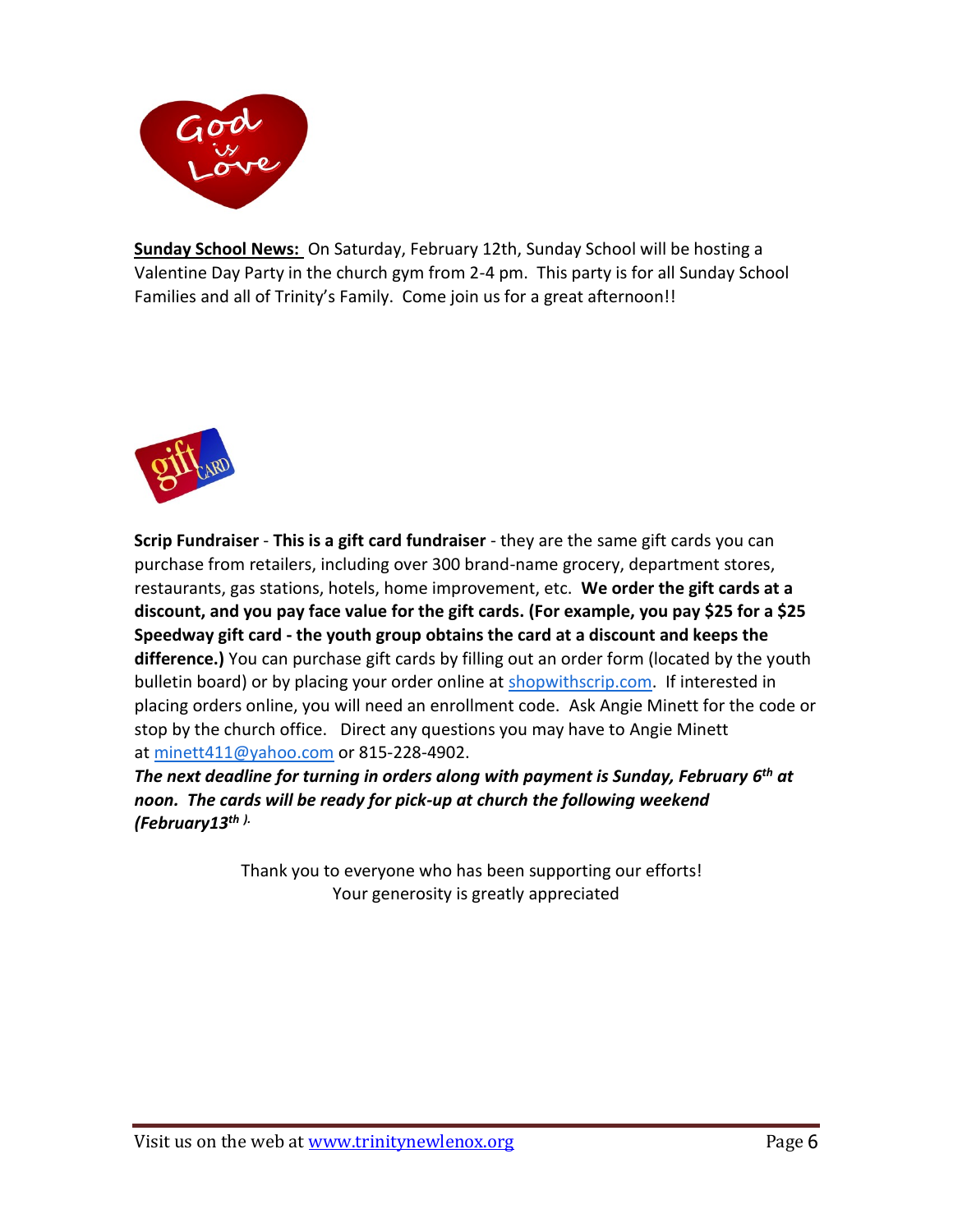

**Wednesday Morning Bible Class** is held at 8:30 a.m. in person and online. If you are interested in attending online, please give Pastor Hoag a call and he will provide the link.

**Thursday Evening Bible Class** is held at 7:00 p.m. in person and online. If you are interested in attending online, please give Pastor Hoag a call and he will provide the link.



*ALTAR FLOWERS -* **Fresh flowers are used to adorn the altar as a symbol of life and joy.** They are part of the beauty of creation. Chancel Guild very much appreciates and needs the congregation's support and help in keeping fresh flowers on the altar. You can help by sponsoring an available Sunday. A new 2022 Altar Flower Calendar has been posted in the glass case hanging on the wall outside of the general office. If you would like to reserve a Sunday for 2022 in memory of a loved one, to commemorate a birthday, a wedding anniversary, or in celebration of God's Blessings, please fill out a sponsor order sheet and put it in The Chancel Guild mailbox. The sheets are located on a hook attached to the glass case housing the calendar. If you have any questions, please contact Kay Purnell at [purnellk51@hotmail.com](mailto:purnellk51@hotmail.com) or (815)485-9017.

Flowers left in the refrigerator will be disposed of after 1 week.

# **Flowers for February are as follows:**

February 6 - Rita Larson in Thanksgiving for Her Many Blessings & from Chuck and Sandy Peters in Thanksgiving for their Many Blessings

February 13 – Gary & Kay Purnell in Memory of Ray & Elvira Purnell and LaVerne Yeske

February 20 – Robert Bollman in Memory of Robert's Loving Wife Marlen

February 27 – Jan Falk in Memory of Jan's Son, Ernie Falk Jr.